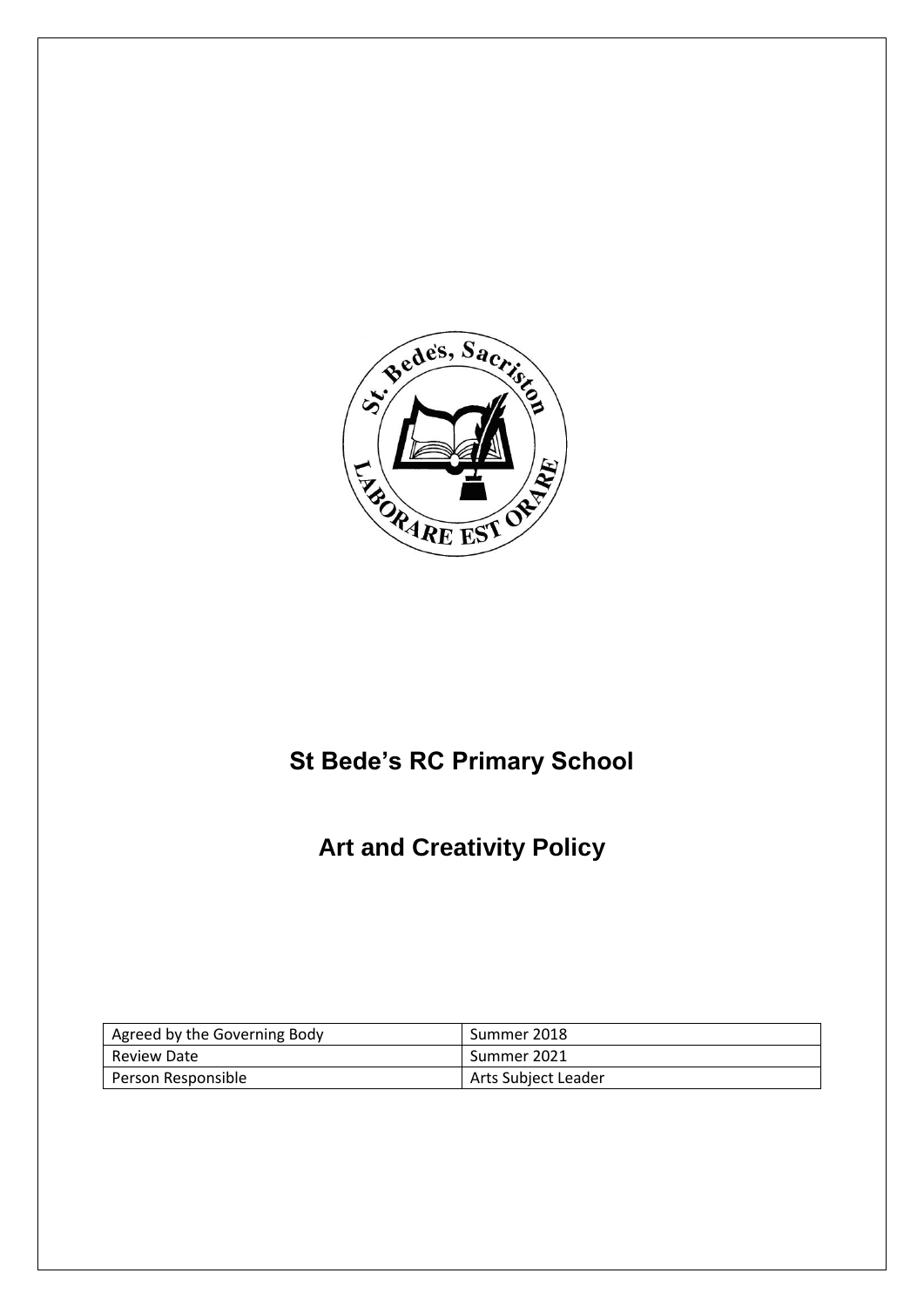**'**All children have the right to rest and leisure, to engage in play and recreational activities appropriate to the age of the child and to participate freely in cultural life and the arts.' Article 31, UN Convention on the Rights of the Child

#### **Overview**

At St Bede's Primary School, all staff ensure that each child is valued and encouraged to reach their full potential. Creativity is at the heart of all teaching and learning. This document outlines our school's Creativity and Arts Policy. It details how creativity is promoted throughout our school, in all areas of the curriculum and the wider aspects of our school life.

## **Our Mission Statement and Aims**

Creativity and the arts have a strong link with the school mission statement and help to enable all staff to foster a learning environment where pupils can achieve.

#### *We provide a Catholic curriculum, which is broad and balanced, recognising that every pupil is unique and is created in the image of God (GEN 1:27).*

Motivating and challenging learners in a creative, enjoyable and secure environment, St Bede's aims to develop thoughtful and responsible young people with high self-esteem and the skills and knowledge to succeed in life. By understanding what our children already know, we inspire learning through teaching and a passion for bringing a rich and varied curriculum to life in a cross curricular way. St Bede's has high aspirations for what our pupils can achieve. We encourage a love of learning, and as a community we are committed to every pupil's success. We strive to ensure that children develop respect for themselves, each other, their families, our local parish community, other cultures/ religions and the environment. We believe that every child has a special talent and encourage these talents to develop both academically and creatively.

## **Creativity at St Bede's**

Creativity means developing all pupils' creative flair and imagination to enrich teaching and learning, and promoting self-esteem.

At St Bede's we are committed to providing such creative arts opportunities within art & design, music and drama. Arts are delivered through a cross curricular approach.

There are many opportunities to enrich children's learning across the whole school and the wider community. Our school promotes art through activities during curriculum time and enrichment opportunities such as professional visitors and trips (Durham University, performances by drama students from the local college, Eden camp museum, Beamish Museum, Centre for Life, Cragside etc.)

We believe that the arts give all students the chance to explore their own creative potential and to succeed by promoting their sense of self- worth and enthusiasm. We provide experiences for all children regardless of age, ability, gender or ethnicity; this helps them to discover hidden talents, skills, passions and personal interests. We celebrate success, progress and inspiration through displays throughout our school and parish. Children receive recognition for work and these are praised in assemblies. Members and family of the school community are invited to watch performances and reward assemblies.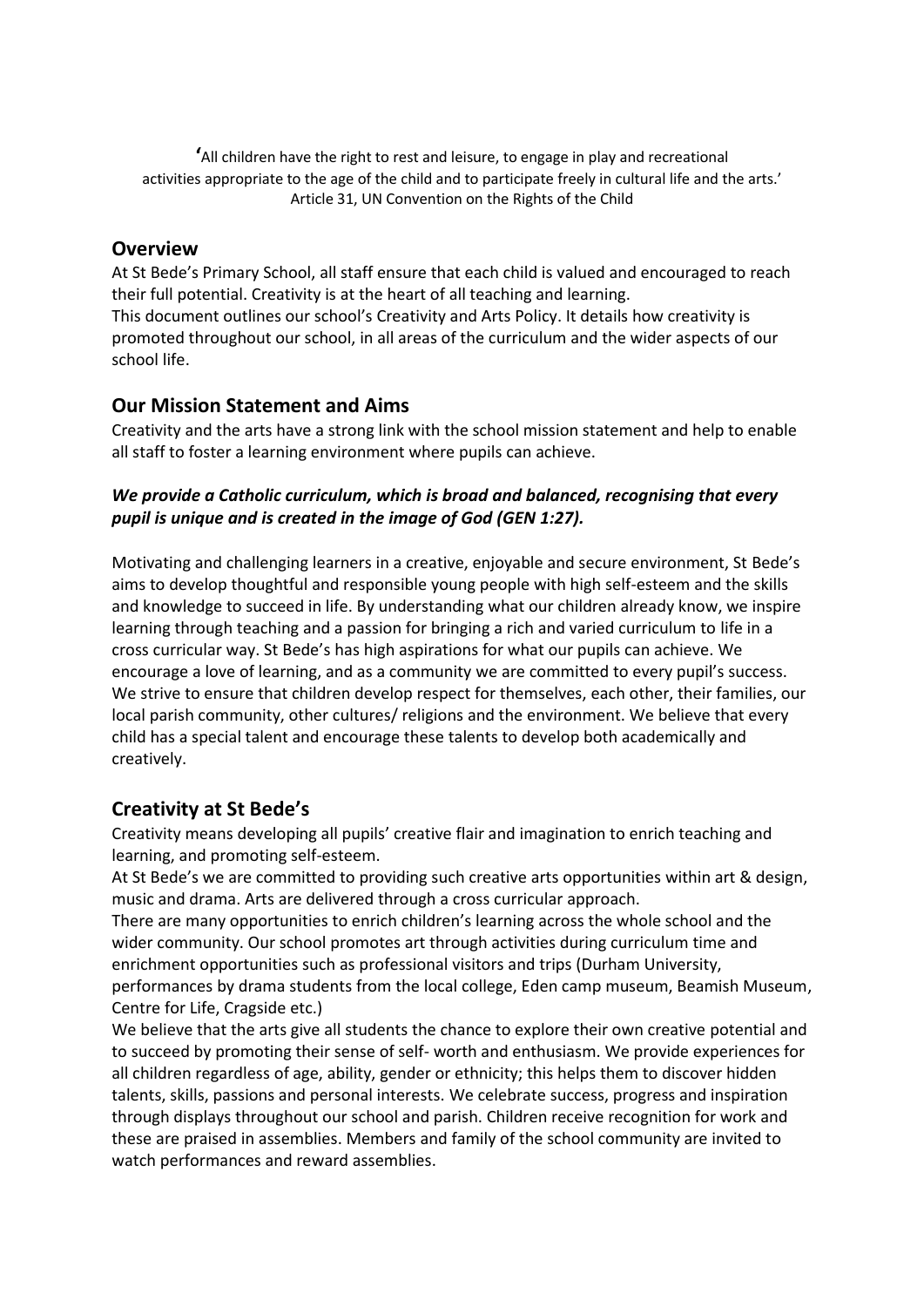### **Learning Environment**

St Bede's aims to provide an environment that will enable all children to access a range of creative arts, creative learning and thinking opportunities. Classrooms, corridors and the school hall are used for a wide range of arts display opportunities in addition to outdoor learning areas. There is a designated resource area for art and design, which is available for all staff, in addition to supplies kept in classrooms.

# **Roles and Responsibilities**

The Arts Subject Leader ensures that resources are ordered and maintained in relation to requests and needs of the school. Staff members share good practice and assist each other to help spread the strategies needed when using creativity within the classroom. Staff are responsible for teaching the curriculum creatively at St Bede's and are responsible for providing creative enrichment activities such as visitors or trips, class assemblies and displays.

# **Curriculum Provision**

#### *(Planning, assessment, progression and evaluation)*

Our school ethos, mission statement and curriculum reflect the importance we place on the use of creativity. Our teaching and learning techniques incorporate a visual, auditory and kinaesthetic curriculum. This ensures an element of creative teaching in all that we do catering for all learning styles.

Our planning is in three phases (long-term, medium-term and short-term) for each Year group. The New Curriculum skills and success criteria for our Art & DT have been incorporated into these. Each teacher has their specific themes/topics identified for a two year cycle to cover the mixed age classes within St Bede's. This ensures all areas of skills and levels are covered within each key stage. Progression across the year groups and resource needs are then identified. Medium –term planning is uploaded onto the school's Durham's Learning Gateway. Opportunities for more creative ideas to be incorporated into the planning are encouraged (community anniversaries, parish and diocesan events and celebrations, Olympics, World Cup etc.)

Lessons and children's work are evaluated and on-going teacher assessments are made in order to inform future planning and reports to parents. We assess the children's work by making informal judgements, as we observe the children and their work. We assess each child using Durham LA assessment sheets and record the attainment of children in art and design technology on our SIMS system each term. This then provides staff with data which they can analyse to identify children on track, exceeding and below age related expectation. Information and comments about a child's progression are passed on to parents in an annual report.

Peer and self-assessment are encouraged to promote self-worth and enable confident, creative critical thinkers.

Art books, which are an invaluable assessment resource, are used to record and provide a comprehensive overview of the child's work each year. A school portfolio is an ongoing record of display and art work around the school.

Drama is a key element of our Literacy and Religious lessons and is used as a powerful, creative teaching tool across the whole curriculum and through worship/ assemblies, KS1 Christmas Nativity productions and KS2 summer musical productions. Visits to the theatre at Durham give the children opportunities to see skilled professional performances. Our school regularly plays host to theatre groups, whose performances link to traditional children's stories